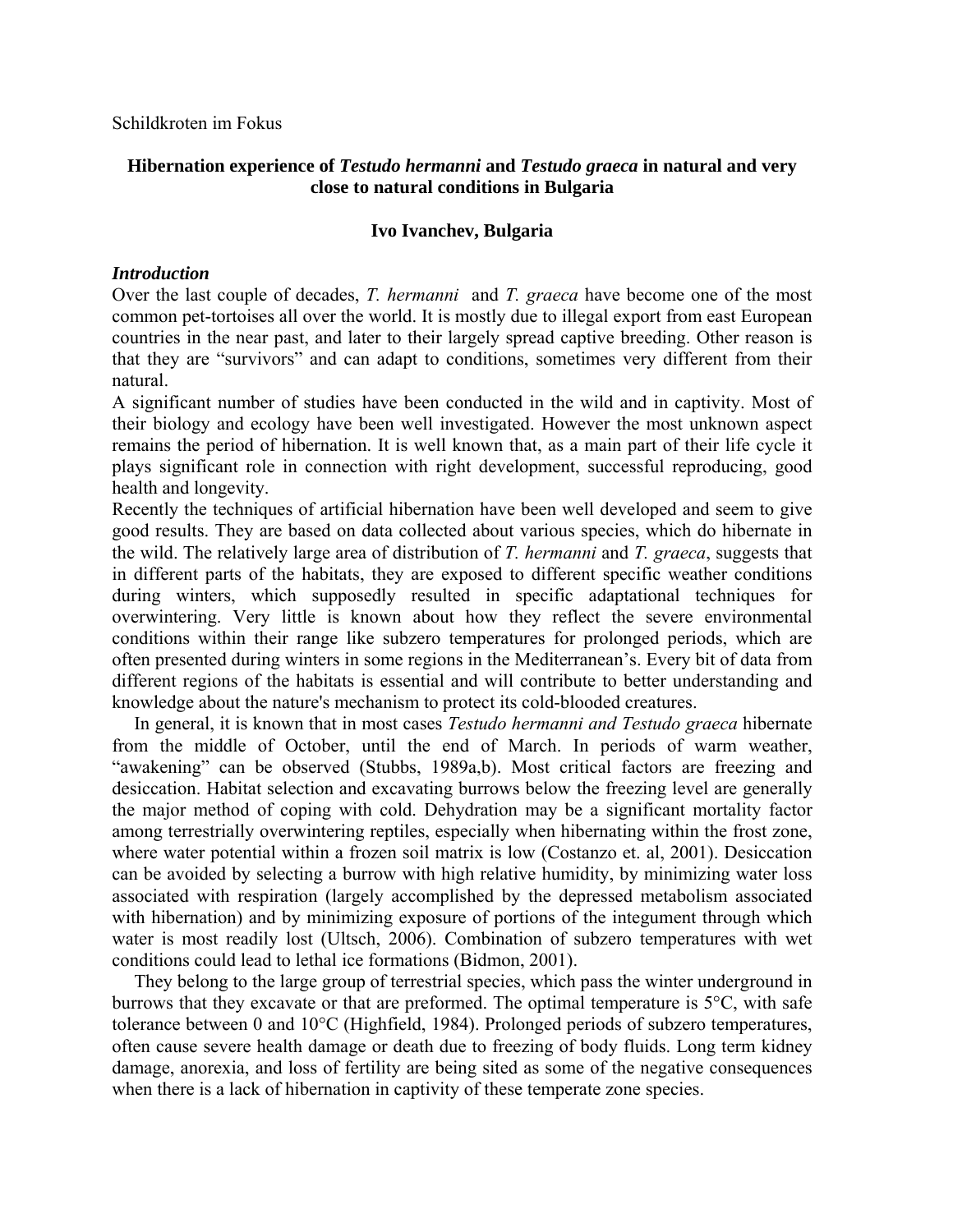Land tortoises present in Bulgaria are the subspecies *Testudo hermanni boettgeri* Mojsisovics 1889 (*T.h*.) and *Testudo graeca ibera* Pallas 1814 (*T.g.*). There are no particular studies about hibernation in the Bulgarian part of their habitat.

#### *Brief characteristic of the area and husbandry conditions*

The area of the study is a natural tortoise habitat for *T.h.* and *T.g.* situated in the easterly part of the Balkan range, comprising a territory of approximately 80 sq. km. with 0 to 250m. altitude. The climatic conditions are typical for the Black Sea coastal climatic zone with an average annual precipitation of 550-600 mm. and an average annual temperature of 12 degrees C. Vegetation consists of mixed broadleafed forests featuring cerris oak, elm, ash, oak, hornbeam, etc. The region is very favorable from an ecological perspective. There are no mineral resources nor industry, the human population density is low, and the region remains undisturbed by resort construction (Ivanchev, in print) (Pic.1a).

In the year 2002, in the northwestern part of the habitat, in the outskirts of Banya village was founded a small private specialized research and conservation center for both species*,* which has been the only one of its kind in Bulgaria by now. Its territory is about 2000 sq.m. and 180m. altitude. It is part of a slope with southern exposure, well protected from wild and domestic animals, practically isolated from human presence. There is enough vegetation to serve tortoises needs of natural food, so extra food is not given on a regularly basis, but water access is permanently available. The characteristics of the center are kept as close as possible to the natural ones, which makes it a favorable place for various observations in conditions very similar to the wild. (Pic.1b-f).

#### *The study*

The survey comprises four hibernation periods – from the fall of 2002, until the spring of 2006, 46 specimens in total from both species were observed.

The body mass data was collected during 2003 –2006. 34 specimens *T. h.* were weighed to the nearest gram - 17 adults (6 males and 11 females), 8 two years old, 5 one year old and 4 hatchlings. Some of the adults were measured more than one season. With the same precision 10 adults and 2 juveniles *T. g.* were weighed. Body mass prior hibernation was determined during the second half of October. The end of the fasting period was followed, which in the region starts from the end of September - beginning of October and continues until the final burying under the ground – mostly during the second half of November.

Almost all the body mass data after hibernation was taken in the actual day of awakening, very rarely on the next or the day after the next, but always before the first feeding.

Body mass after hibernation was measured after washing the tortoise with very slightly warm water, in order to clean the soil, which would normally appear all over it and to void urine and feces. It is important that this procedure is not confused with "giving a bath", because drinking water will actually add weight.

With one day accuracy was determined the duration of hibernation 20 times in total for *T. h.* and 8 times for *T. g*. Considerably more are the registered dates of entering and coming out of hibernation (without determination of the exact hibernation duration), of specimens from both species, in the center and in the observed wild population.

For initial day of hibernation was considered the day when the tortoise permanently burrows under ground. For final day - the day when the specimen actually leaves the burrow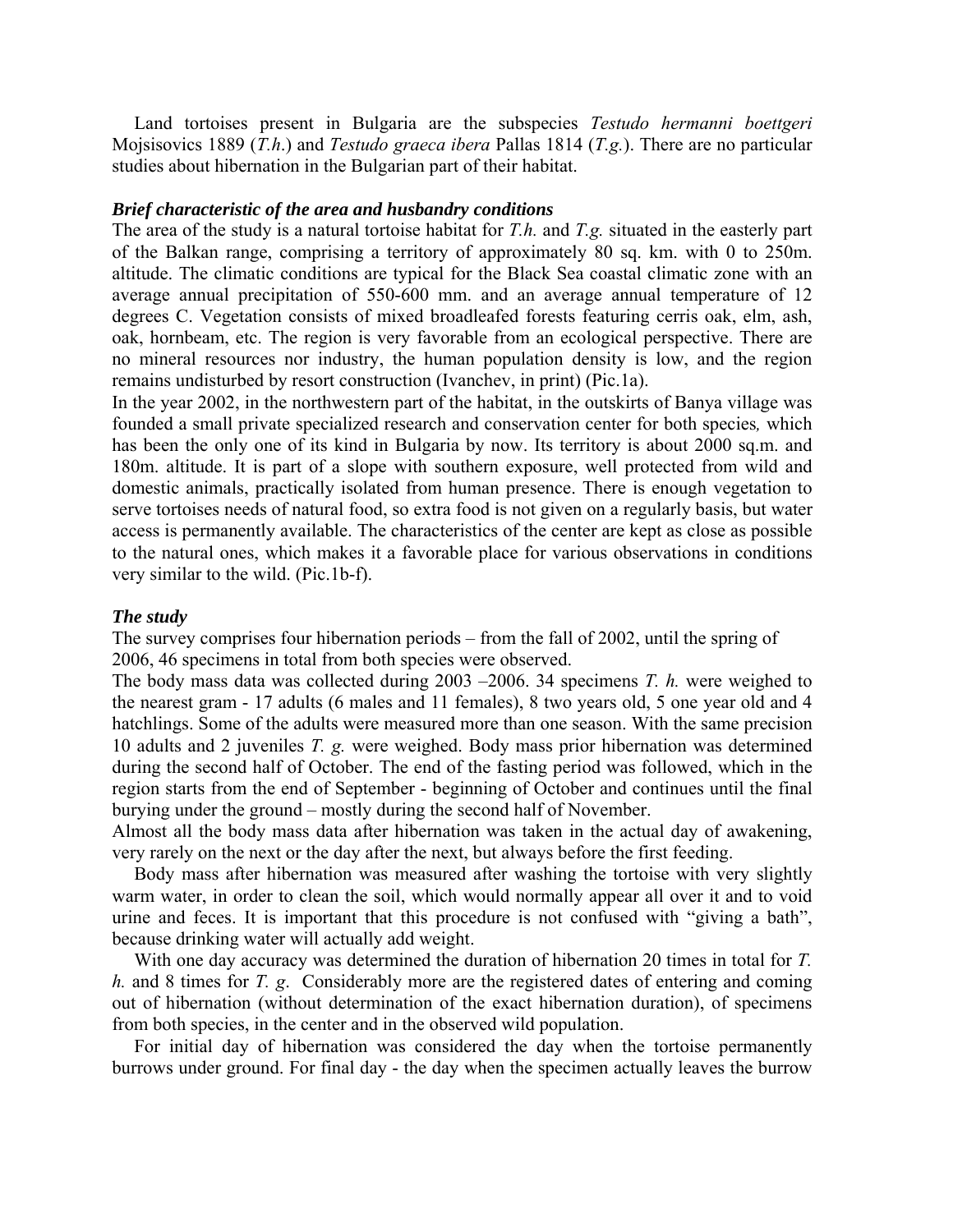and makes its first steps out (Pic.2), as it often stays one third or half buried (Pic. 3), without actually showing activity for few days (up to 10 observed).

Temperatures were monitored during the winter periods 2003-2006, with thermochron Ibutton thermologers, tuned to take data every three hours. Outside temperature was measured on the surface of the ground, right above the hibernaculum. Inside temperature was measured in the burrow, approximately on the level of tortoise tail and the thermologer was placed after the final burrowing under the ground of the observed specimen.

During the winter period of 2003-2004 temperature was monitored in a winter refuge of a female *T.h.–* specimen F1, from 26.12.2003 – 8,30am to 12.04.2004 – 15,45pm. During winter 2005-2006 in the burrows of female *T.h. -* F2, from 14.12.2004 – 9am to 18.04.2005 – 12am and male *T.h. -* M, from 12.12.2004 – 18pm until 10.04.2005г. – 9am. Temperature data during winter 2005-2006 is from the burrow of two years old juvenile *T.h. -* J, from 30.11.2005 – 18 pm until 10.04.2006 – 10 am. (Table1).

| Specimen | <b>SCL</b> | MW  | MН  | W    | Hib.         | Hib.     | Duration |      | Body mass |  |
|----------|------------|-----|-----|------|--------------|----------|----------|------|-----------|--|
|          | mm.        | mm. | mm. | g.   | <b>Start</b> | End      | days     | loss |           |  |
|          |            |     |     |      |              |          |          |      | $\%$      |  |
| F1       | 189        | 135 | 89  | 290  | 13.11.03     | 12.04.04 | 150      | 50   | 3.97      |  |
| F2       | 186        | 140 | 95  | 1420 | 19.11.04     | 18.04.05 | 150      | 120  | 8.45      |  |
| М        | 162        | 130 | 86  | 880  | .11.04       | 10.04.05 | 140      | 60   | 6.80      |  |
|          | 77         | 64  | 38  | 97   | 20.11.05     | 10.04.06 | 140      |      | 7.20      |  |

Table1.Specifics about the specimens, hibernation duration and body mass loss.

Unfortunately due to insufficiency of thermologers, temperatures were not monitored in *T.g.* hibernaculum. As far as no particular differences between *T.g.* and *T.h.* hibernating sites and techniques were observed, most probably the results would be similar.

#### *Prior hibernation period and hibernation sites.*

Usually by the end of September – beginning of October, gradually tortoises will start to eat less, bask less, and appear sluggish. Individuals generally bask and feed at or near their burrow entrances (which later might be used for overwintering) only during the warmest hours of the day. In warm sunny days, occasionally courtship behavior can be observed during October. If the weather is not favorable there could be no daily activity at all. Through that period feeding slows down until it stops. Occasionally tortoises can be observed pinching little bit from the weeds around them, few days, or even the same day they go underground.

 The final burrowing under the ground in most cases is performed during times of maximum daytime temperature, and when favorable weather is maintained at least for few consecutive days. This will contribute to accumulate enough body energy,

required for excavating the burrow. Some times, after few days under the ground, specimens are observed to come out again, taking off impetuously to completely different spot, where they burrow again. It almost seems like "they know exactly what they are doing". Others, which burrowed long before the rest of the specimens from the colony, no mater that the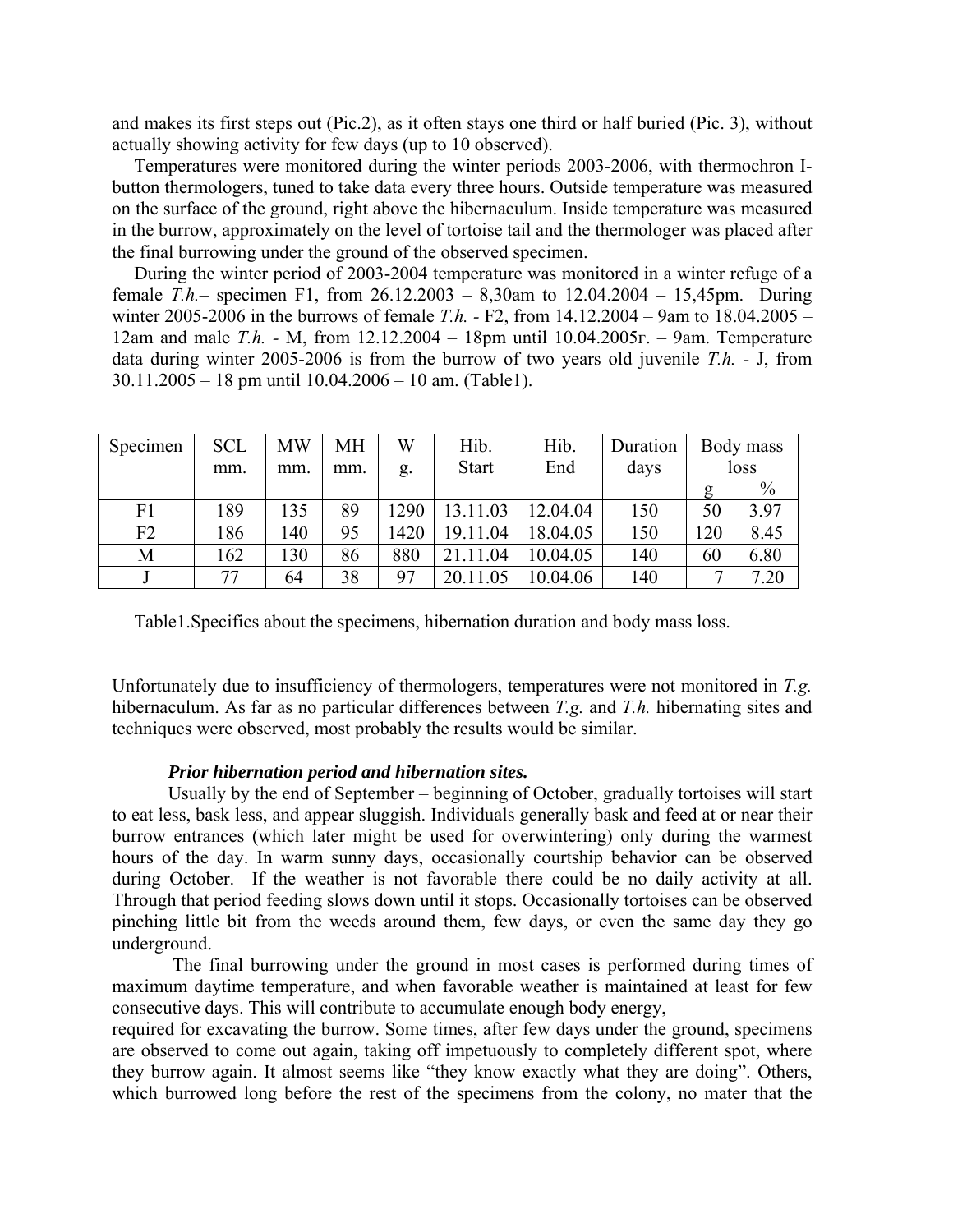weather conditions remain favorable, don't come out anymore and stay permanently underground. In general there could be up to 30 days period between the first and the last burrowing during the same season.

It is noteworthy to mention the fact that some times during October and November, in a few days periods overnight temperatures fall below zero and the daily temperatures don't exceed 5-6°С. In such short periods, followed by good weather again, tortoises don't seem to bother, even during the subzero temperatures and stay on the surface of the ground. Such event was observed on October the  $27<sup>th</sup>$ , 2003 when the snow was falling during the night and the temperatures dropped to  $-1^{\circ}$ C. On November the 19<sup>th</sup>, 2005 when there was snow fall, which resulted in 10cm snow cover (lasted 24 hours) and on the following  $20^{th}$  and  $21^{st}$  the overnight temperatures were falling to -2°C, some specimens remained on the surface, covered with snow (one of the most stressful views during my tortoise experience, but I seemed to be the only one worried). In such periods tortoises seem to become comatose the same way they can be found during the "real" hibernation period. During such periods, most of the observed tortoises spend in shallow depressions (Pic.4), termed pallets and described by (Kazmaier et al. 2001), for one of the North American species – *Gopherus berlandieri*. Similar type of refuges are commonly made and used during the whole active season. When the temperatures increase again, they showed the normal for the season activity pattern, which is a proof of their remarkable sense for the weather changes.

Overwintering refuges within the observed wild population are mostly prepared on south and southeast slopes. Preferable spots seem to be at the foot of the forested slopes, where black and brown soils are mixed with long standing deposit of leaves and other decomposing organic left over (Pic.5), which provides increased heat. It has to be pointed out that a number of individuals were observed to hibernate successfully in completely different spots – bare slopes, slopes with other exposure, burrows prepared in more sandy and clay grounds etc. Burrows in clay grounds can become potentially hypoxic, but turtles are known to be very tolerant of hypoxia (Ultsch, Anderson, 1988).

The size of the burrow prepared from adult tortoise might vary between 20-27cm in length, 12-17cm width and 13-16cm depth and it is closely correlated with the size of the specimen. The hibernation camera is a few centimeters wider than the actual size of the specimen, just enough to allow it to turn around. The soil depth above the carapax is usually not more than 10cm. In comparison with the common Mediterranean species *Agrionemis horsfieldii* (six specimen are living in separate enclosure in the territory of the center), which in September start digging 30-50cm deep tunnels, *T. h.* and *T.g.* seem to remain on the primary depth, in a "den" type of burrow during the whole period of the hibernation (Pic.6).

In order to determine the preferred hibernating spots, some experiments were carried out in the center. In 2005 an area of approximately 4-5sq.m. was prepared by filling with various plants and weeds left over, dry autumn leaves, cut grass and other debris. When it gradually started to rot it was mixed with the soil under and around it. The result was that many tortoises from both kinds prepared their winter burrows in it. Later, during the following summer it became a favorite overnight shelter and hiding place from the midday heat (Pic.7).

Another experiment was with a number of artificial burrows, dug in order to imitate abandoned tortoise or other animal burrows, which are often seen in the natural habitat landscape. No matter that they were often used overnight, none of them were later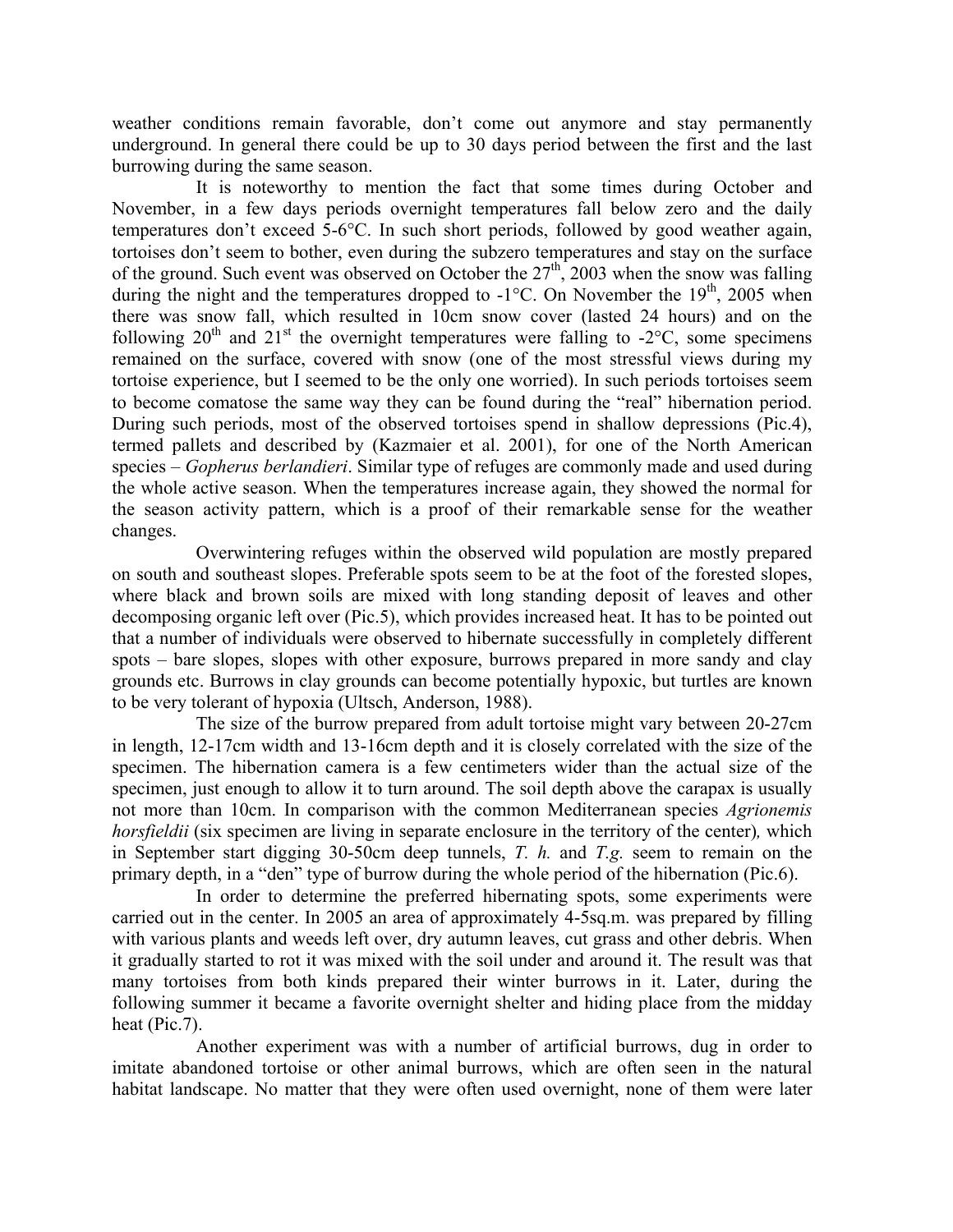used for hibernation. In my opinion burrows, used prior hibernation, are rarely used during the winter. Tortoises seem to prefer "fresh", new made burrows for overwintering.

Tortoises have been observed to hibernate successfully all over the territory of the center. It has to be kept in mind that the whole territory is with favorable south exposure. In fact, the small vineyard in the eastern part of the center was more frequently used for hibernation. Some tortoises dig their burrows among the vine roots.

### *Hibernation duration*

The mean hibernation duration of *T.h.* is 147 days. The longest hibernation period was 157 days (7.11.2004-13.04.2005), the shortest period – 139 days (22.11.2004- 10.04.2005). It is interesting to point out, that both are observed during the same winter. The earliest observed date of hibernation start was on October  $31<sup>st</sup>$  2003, the latest on December  $13<sup>th</sup>$  2005. The earliest and the latest hibernation end dates were April  $3<sup>rd</sup>$  2004 and April 29<sup>th</sup> 2003.

Data about *T. g.* shows mean hibernation duration of 139 days. The longest registered period was  $167$  days  $(27.10.2004 - 12.04.2005)$  and the shortest - 109 days (30.11.2004– 19.03.2005). Again both periods are during the same winter. The earliest date of hibernation start – October  $27<sup>th</sup>$  2004, latest – December 13<sup>th</sup> 2005. The earliest observed date of hibernation end – March  $19^{th}$  2005, the latest – April 20<sup>th</sup> 2005.

Most individuals from both species are going into hibernation during the second half of November and during the first 20 days of April are coming out of it. All individuals come out of hibernation in approximately 30 days period. Similar data - two months is the period between the first and the last individual reported for the Desert tortoise - *Gopherus agassizii* in some parts of its range, where it hibernates similar – late November to mid March for about 151 days (Nagy, Medica, 1986).

Often in the center are brought specimens with unknown origin, supposedly from areas with relatively different specific climatic conditions. No difference was observed in their hibernation behavior, like earlier, or later hibernation beginning or ending, different shaped burrows etc.

### *Body mass loss*

The minimum relative body mass loss for *T.h.* of only 1% during 145 days of hibernation, was determined for a two years old neonate. The maximum of 19% was determined for one year old juvenile, during hibernation lasting 153 days. Body mass loss among adults differ between  $1.0 - 16.0\%$ . The mean results for *T.h* . are: females  $-4.7\%$ (from 15 measurements), males  $-6.2\%$  (9), one year old  $-12.7\%$  (5), two years old  $-6.2\%$  $(8)$ , hatchlings – 9.1%  $(4)$ .

The range of body mass loss results for *T. g.* is 1.0-10.6%. The means are: females – 5.5% (7), males – 4.6% (7), two years old – 11.0% (2).

It is noteworthy that during different hibernation periods, body mass loss of a particular specimen from either of the species might differ up to 8%.

The data suggests that relative body mass loss of hatchlings and juveniles is greater than of adults, perhaps because dehydration is facilitated by their higher surface area per unit body mass. Most probably body mass loss is correlated with body size, rather than age and sex. However further investigation is needed in this direction.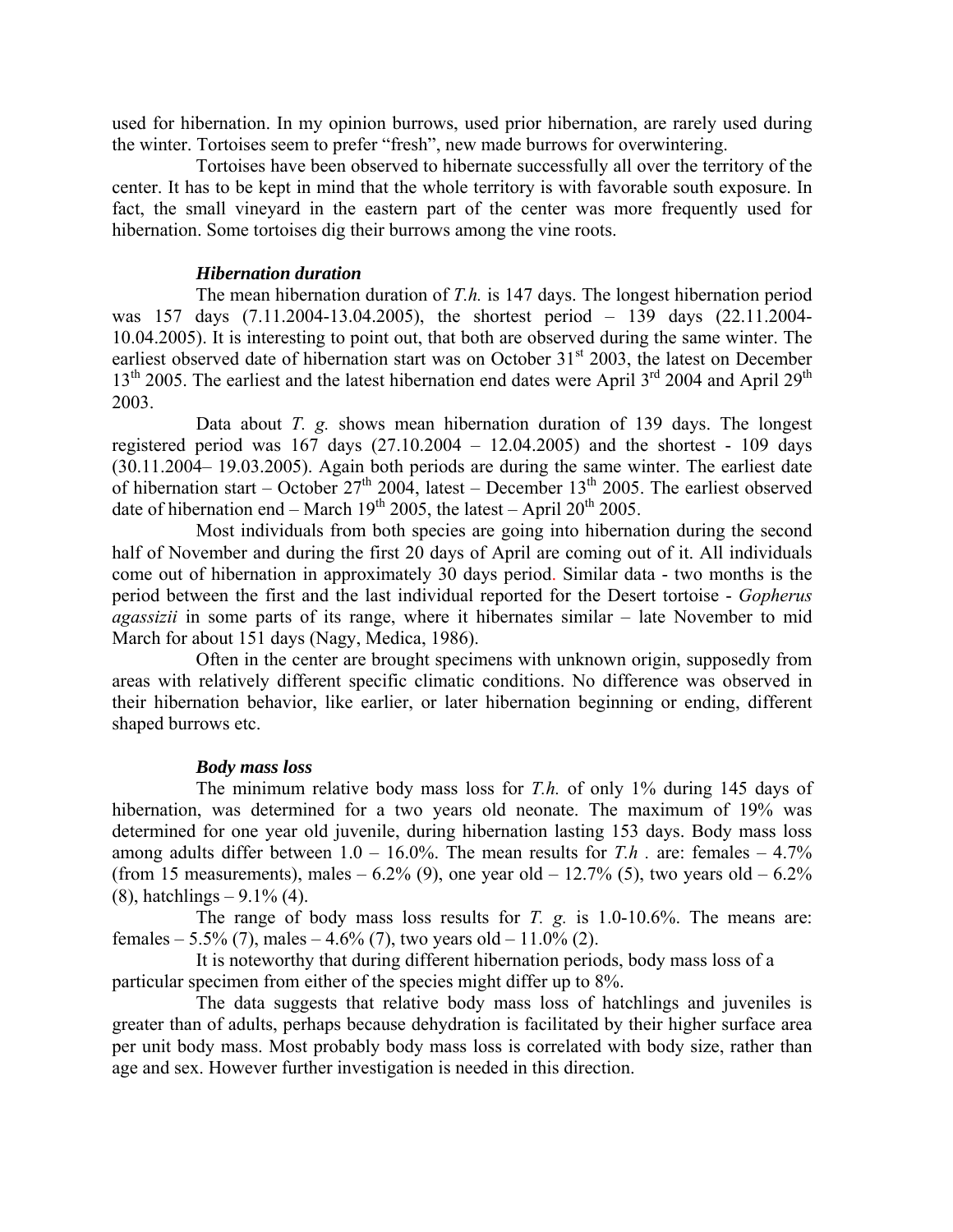It might be interesting for some keepers to mention that in my refrigerator hibernation experience, in conditions considered optimal– temperature range of 3-6°C and relative humidity 60-80%, for 60 days period, one and two years old juveniles *T.h.* and *T. g.*  (Pic.8 c,d) lose about 7-9% of their weight. In the same conditions for the same period of time 5-7 years old *Agrionemis horsfieldii* subadults (Pic.8 a,b), lose 3-4%.

### *Temperatures*

Winters in some regions of Bulgaria are characterized with a lot of snow precipitation and low temperatures. Obviously tortoises are forced to cope with some extreme conditions during hibernation. Temperature range 2-6°С is considered optimal, while temperatures over 8-10<sup>o</sup>C will often lead to certain complex chemical and biological processes and initiate release into the bloodstream of a chemical called glycogen, which has been stored in the liver and will lead to awakening (Highfield, tortoisetrust). However little is known about the physiological and ecological adaptations for the winter survival of *T. h.* and *T. g.* in the wild, such as freeze avoidance through supercooling, and freeze tolerance.

There is some documentation of freeze tolerance of North American Box turtles: *Terrapene carolina* recovered from freezing in laboratory studies at a body temperature as low as –3.6°С, for up to 3 – 4 days, during which 44-58% of the body water froze. *Terrapene ornate* experience hibernacula temperatures as low as -8°C, up to 54 days (Ultsch, 2006). Hatchlings of some terrestrially hibernating North American species *Chrysemys picta bellii* are known to recover from supercooling to temperatures as low as  $-10$  to  $-15^{\circ}$ C, others like *Kinosternon flavescens* and *Trachemys scripta* supercooled to –6 or below (Costanzo et. al, 2001).

According to my measurements (Table 2), temperatures in *T.h.* hibernaculum range between –5 and 15°С. During the whole hibernation period in 2004-2005, inside the hibernaculum of F2, subzero temperatures were with total duration of 18 days. For 13 days and 6 hours (between 31.01.05- 3.00 and 14.02.05- 9.00) the inside temperature remained below zero, ranging between –4.0 and –0.5°С and average of -3°С. In March another four shorter periods of constant subzero temperatures were detected. They lasted respectively 4 days, 15 hours, 6 hours and 3 hours. On  $12<sup>th</sup>$  of March 2005 in 12am was recorded the lowest burrow temperature of -5°С and the lowest environmental temperature of –26.5°С for the whole three years period of temperatures monitoring. Despite these periods, F2 came out of hibernation in good shape and showed no difference from the normal behavior pattern. During the following season F2 oviposited twice (Pic.9 a), four eggs each clutch, six from which hatched successfully (Pic.9 b) while other years it developed only one clutch of 3 to 4 eggs.

In comparison with F2, during the same winter the temperatures in the burrow of M have not dropped bellow zero. It is noteworthy to mention that the burrows of these two specimens were only six meters away from each other, excavated in visually the same type of soil and not differing considerably in depth or shape. Obviously there are other factors, generating the significantly bigger temperature variations in the hibernaculum of F2 compared to these of M.

Subzero hibernaculum values were also detected during the winter period 2005- 2006 - 30 days in total, with longest periods of constant below zero values of 8 and 7 days during January. The lowest temperature was -4°С, with environmental minimum of -23°С (Table2). In the early spring after this winter 5 adult *T.h.* were found dead in their burrows in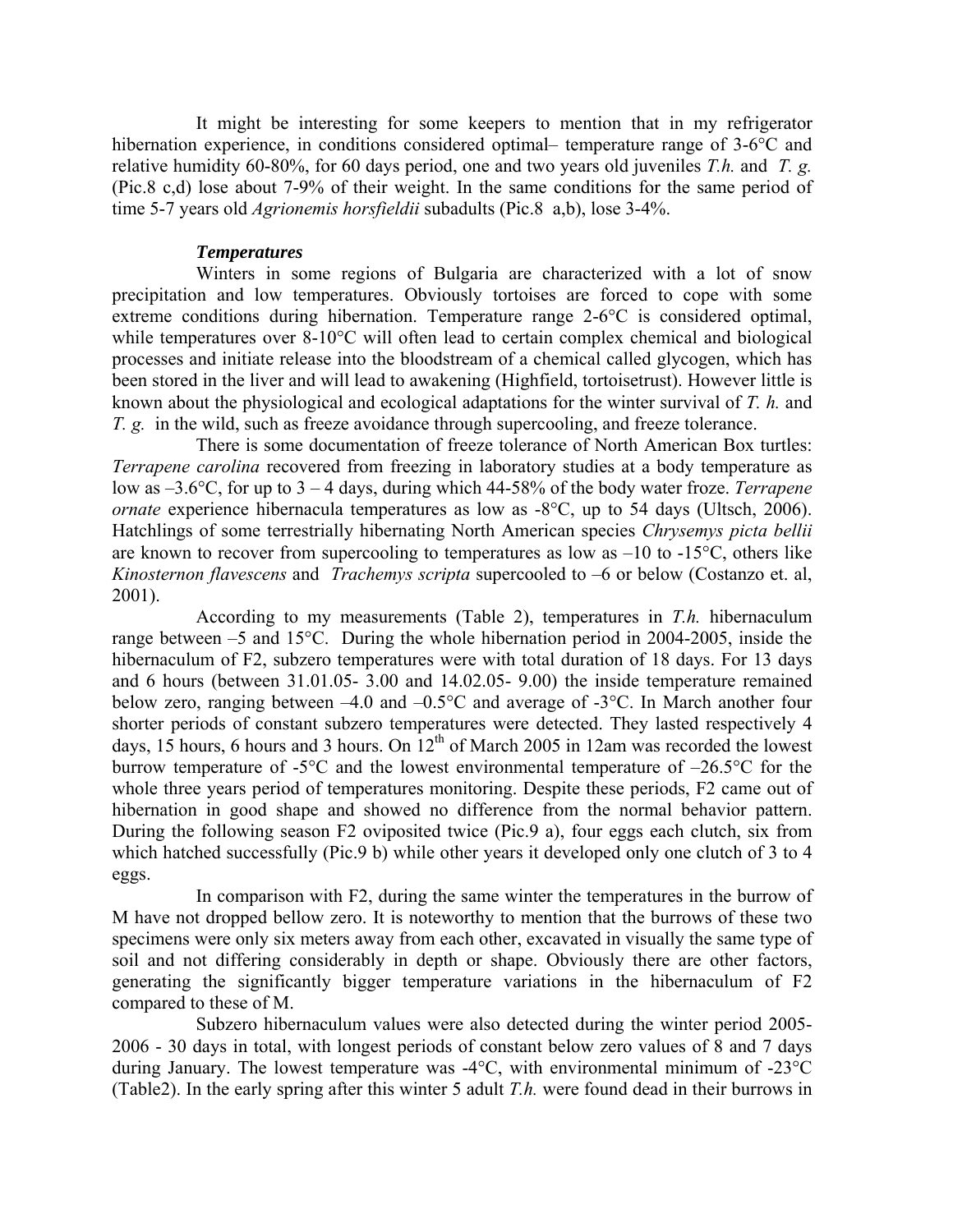the center. This winter was unusual. In January after a significant rainfall, temperatures dropped rapidly to -20 $^{\circ}$ C, which had disastrous effect to some trees in the whole region – some of hot loving and almost all the fig trees in the Costal area froze to death. After careful examination, it became clear that, due to the heavy rainfall, preceding the temperature drop, the Ground water horizon covered their burrow area. Most probably the result of devastating humidity levels in the particular spot, combined with subzero temperatures simply killed these tortoises. Dead specimens were in very poor condition in regard to deterioration, indicating that deaths have occurred in midwinter (Pic.10). In the spring, after coming out of hibernation, were observed some individuals with symptoms of sight damage, respiratory problems and reluctance to eat. In a month period with favorable weather and provided warm water baths every other day, most of them fully recovered, with an exception of a two years old *T. h.*, which died. However the two years old specimen J, in the burrow of which temperatures were monitored, came out of hibernation in perfect shape. Its refugia was excavated in the roots of a almond tree, which probably provided better drainage of the surface and underground waters. Except the specimens mentioned above, no other tortoises with post hibernation health problems were observed.

The temperature data of both 2004-2005 and 2005-2006 winters, confirms the conclusion made by Bidmon (2001), that subzero temperatures are not as devastating as they are when combined with high levels of water present in the soil.

 The winter period of 2003-2004 could be described with no extreme temperatures in the refuge of F1. There are no values below  $1 \degree C$  in the burrow, and an environmental minimum of -21°С (Table2).

|              |         |          | December |         | January |        | February<br>March |           |        | April   |      |             | December-April |       |      |         |      |          |
|--------------|---------|----------|----------|---------|---------|--------|-------------------|-----------|--------|---------|------|-------------|----------------|-------|------|---------|------|----------|
|              |         |          |          |         |         |        |                   |           |        |         |      |             |                |       |      |         |      |          |
| Winter/      | Min     | Max      | lean     | Min     | Max     | Mean   | Min               | Max       | lean   | Min     | Max  | <b>Mean</b> | Min            | Max   | Mean | Min     | Max  | Mean     |
| Specimen     |         |          |          |         |         |        |                   |           |        |         |      |             |                |       |      |         |      |          |
| $03-04$ /out | 0.5     | 1.0      | 2.8      | $-4.0$  | 12.5    | 4.4    | $-21.0$           | -24.3     |        | $-9.5$  | 32.5 | 8.6         | $-6.0$         | 30.0  | 12.9 | $-21.0$ | 32.5 | 5.5      |
| 03-04/F1     | 2.5     | 6.5      | 4.4      | 2.5     | , , ,   | 4.5    |                   | . I .U    | 4.5    | 3.0     | 13.5 | 7.9         | 6.5            | 19.0  | 10.8 | 1.0     | 19.0 | 6.1      |
| $04-05$ /out | $-19.0$ | 16.0     | 0.0      |         | 18.0    | $-0.4$ | 18.               |           | $-3.9$ | $-26.5$ | 38.5 | 2.e         | $-10.5$        | 40.0  | 8.2  | $-26.5$ | 40.0 | $_{0.4}$ |
| $04-05/F2$   | 1.0     | $\Omega$ | --       | -1.2    | 11.0    |        | $-4.0$            | ດເ<br>7.J | .      | $-5.0$  | 14.0 |             | ---            | 15.5  | 9.6  | $-5.0$  | 15.5 | 4.9      |
| $04 - 05/M$  | 4.0     | 10.5     | 6.8      | 2.U     | 10.0    | 6.4    | $\Omega$          | ດເ        | 4.0    | 1.0     | 13.5 | 6.9         | 5.0            | 14.   | 9.1  | - 0     | l4.: | 6.3      |
| $05-06$ /out | $-19.5$ | 23.0     | 0.8      | $-23.0$ | 20.0    | $-6.1$ | 17<br>$-11.5$     | 30.5      | LD.    | $-8.0$  | 26.5 | 4.9         |                | 27.0  | 11.6 | $-23.0$ | 30.5 |          |
| $05-06/$     | $-3.0$  | 3.5      | $0.6 -$  | $-4.0$  | 10.5    | $-0.1$ | - 1               | 12.5      |        | $-0.5$  | 15.0 |             | 9.0            | l 4.5 | 12.0 | $-4.0$  | 15.0 | 4.3      |

Table2. Temperature data (°С)

The temperature data in general shows that the hibernation period comprises 44- 70 days with temperatures in the range between 2 and 7.5 °С. Approximately the same duration have periods in the range of  $8 - 15^{\circ}$ C. Considerably less - 6 – 16 days the temperature is in the range of  $0 - 1.5$ °C. Subzero temperatures, not falling below -5°C, for periods up to 30 days in total, can be in most cases tolerated without further problems. Whether hibernating *T. h*. and *T. g.* use either supercooling or freeze tolerance has yet to be established, but either could be survival mechanism during exceptionally cold winters with lack of snow cover, or during periods in fall and spring when tortoises are threatened with sudden cold snaps.

Occasionally winter activity was observed during warmer days in winter months. This activity can be described as exposing some parts of the shell, the head and the limbs outside the burrow. Some times it lasts only a few hours, or could be seen for a few days. As the temperatures drop again the tortoise retreats permanently back inside the burrow. This event occurs most often in March, but once a male *T. g.* was observed to come out completely or in the described manner, for few hours in three consecutive days period, during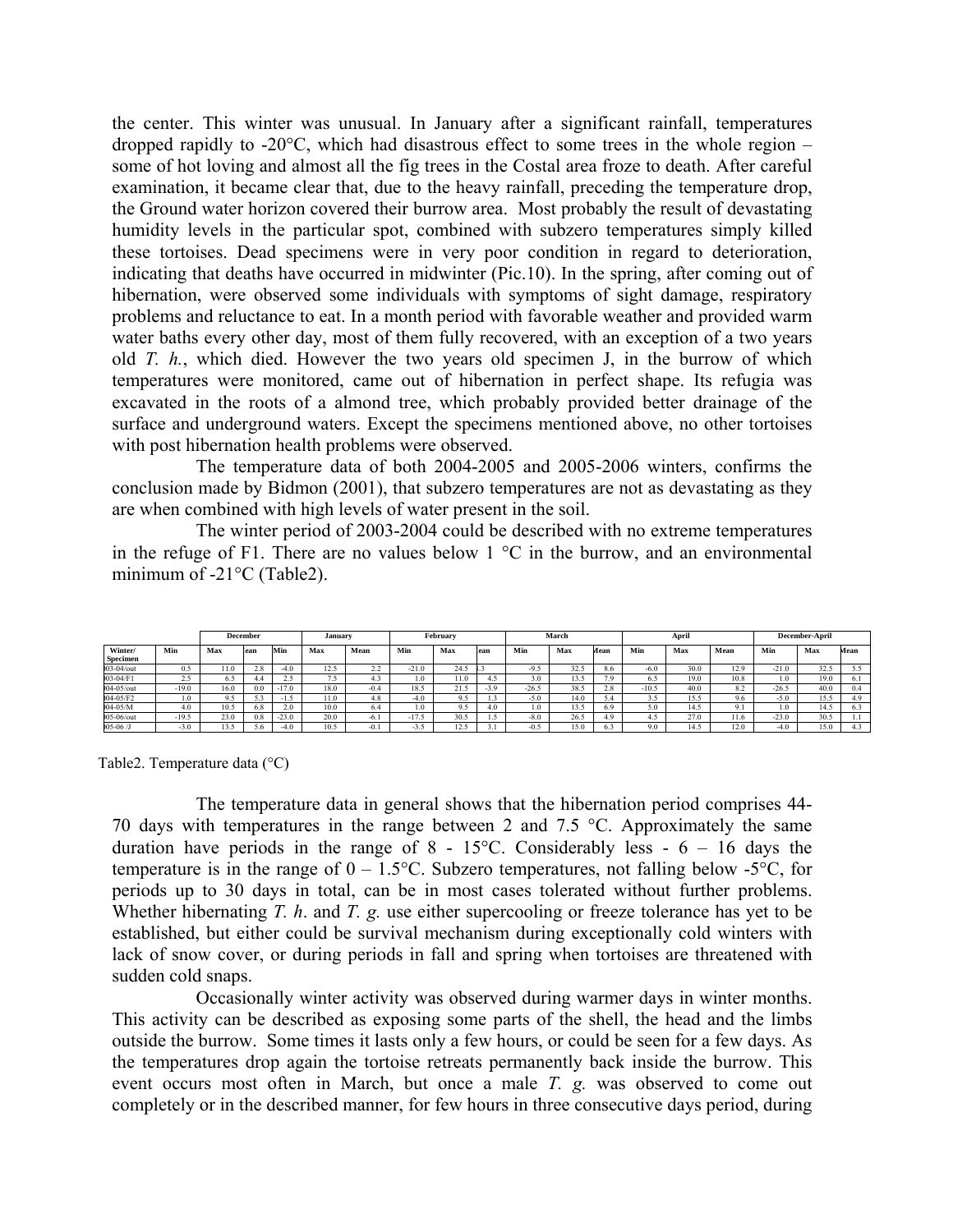the first half of January. Similar outside activity during winter months in days when temperatures exceed 21°С, and usually during periods in which such temperatures are reached on two or more consecutive days, is reported for one of the North American species – *Gopherus polyphemus* (Douglas, Layne, 1978).

# *Waking up*

In my opinion the period close to the hibernation end is the most dangerous for the tortoises life and health. Short periods with high ambient temperatures, followed by considerable decrease, especially during March are not exceptional in the region. During such periods, some tortoises may be mislead to come out of their burrows and might easily become victims either of a predator attack, or freeze to death. Due to their poor post hibernation physiological condition, it might be impossible to find the way back to the burrow (even if it is not more than one meter away), to excavate a new one or make it to another refuge.

In the early spring of 2003, in the middle of March, there was considerable increase in temperatures, which lasted for a week and than followed by very cold snap and snow fall, creating snow cover of about 10-15cm. From March  $28<sup>th</sup>$  in a week period seven dead adults *T. h.* were found in the field. Most of them were not more than one meter away from their burrows. Three of them seemed untouched, but four had parts of the limbs and head missing, which leads to the conclusion that scavenging may have been involved. Some authors (Metcalf, Metcalf, 1979) suggest that perhaps some carnivores become used to scavenging dead tortoises during winters. Badger (*Meles meles*), jackal (*Canis aureus*), fox (*Vulpes vulpes*), are most common predators in the region and along with the present wild boars (*Sus scrofa*), might be often involved in tortoise mortality.

In the beginning of April, when the temperature in the hibernaculum stays around 10°С (Table3) the first movements are observed. The tortoise will stay half buried and bask in burrow entrance during the warmest part of the day (Pic.11). It will hide back overnight. Most often in a week period it will permanently come out and begin to feed. First activity, among male individuals is often associated with courtship behavior, rather than feeding, if a female is present in their field of vision.

| Specimen | Min $t$ <sup>o</sup> C | Max $t$ <sup>o</sup> C | Mean $t$ <sup>o</sup> C |
|----------|------------------------|------------------------|-------------------------|
|          |                        | 14.5                   | 11.0                    |
| FЭ       |                        | 15.5                   | 11.6                    |
|          |                        | 14.5                   |                         |
|          |                        |                        |                         |

Table3.Results from the temperature measurements during the last ten days of the hibernation periods.

### *Conclusion*

The observations show that in the studied area both species of land tortoises overwinter in 15 –20 cm. deep burrows. Hibernation period is with mean duration 147 days for T.h. and 139 days for *T.g.* during which *T.h.* loose 1.0-16.0% and T.g.  $1.0 - 10.0\%$  of their body mass. Mean burrow temperatures are in the range  $4.3 - 6.1^{\circ}$ C, while the average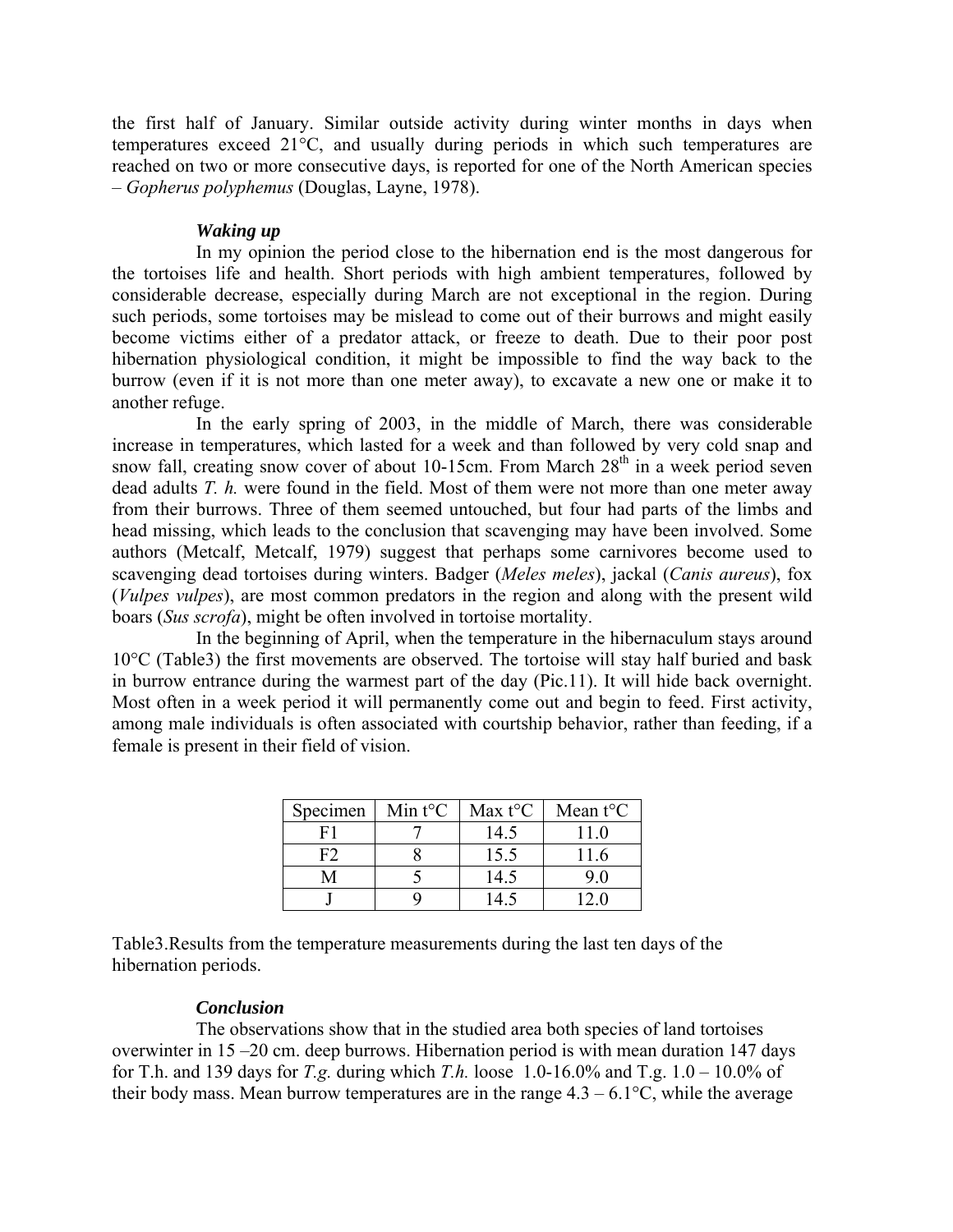environmental ones are in the range  $0.4 - 5.5$ °C. Considerable tolerance to subzero temperatures up to 13 days intervals with constant burrow temperatures bellow zero was observed. Slight activity during warm winter days, especially by the end of the hibernation period was observed.

Combination of observations in the wild and in enclosure, which is a part of the natural habitat is giving great opportunities of studying *T.h.* and *T.g.* biology and ecology in Bulgaria. The results might contribute to captive breeding and especially to all kinds of programs of tortoises research, preservation and reintroduction. Further studies have to be supplied with more technical equipment in order to obtain greater amount of relative data.

A lot still has to be done to further investigation of *T.h.* and *T.g.* biology and ecology in Bulgaria. The conditions in Eastern Balkan range where there still exist stable populations of both species are favorable for various studies. Main long-term guarantees for the future of *T.h.* and *T.g* in the region are their highest protection by the Bulgarian legislation, the existence of 42.3ha protected area Iracly (Pic.12), and the prospective for including considerably larger part of the whole region in the directive of the EU - Natura 2000 for establishing protected areas.

### *Acknowledgments*

I would like to thank Mr. Hans-Jurgen Bidmon and Mr. James Buskirk for their support and for making me believe that what I do deserve to be done.

Literature cited:

Bidmon, H. J. (2001). The regulation of dormancy in tortoises and turtles: What is known and what are the consequences for successful keeping and breeding. *Radiata* 10 (4), 3 – 19.

Costanzo , J.P., Litzegus, J.D., Iverson, J.B. & Lee, R.E. (2001). Cold – Hardiness and Evaporative Water Loss in Hatchling Turtles. *Physiological and Biochemical Zoology*  74, 510 – 519.

Douglas, J. F. & Layne, J. N. (1978). Activity and thermoregulation of the gopher tortoise (*Gopherus polyphemus*) in southern Florida. *Herpetologica* 34, 359 – 374.

Highfield, A.C. 1984. Post-hibernation problems in Mediterranean tortoises.- Tortoise Trust (http://www.tortoisetrust.org/articles).

Stubbs D. 1989a. *(T.g.)*. In: I. Swingland, M. Klemens Eds., The conservation biology of tortoises, IUCN, 5: 31-33.

Stubbs D. 1989b. *Testudo hermanni*. In: I. Swingland, M. Klemens Eds., The conservation biology of tortoises, IUCN, 5: 34-36.

Ivanchev I. E. [in print]. Population ecology and biology of *Testudo hermanni* (Reptilia: Testudines) at Eminska Mountain, Bulgaria.- *Acta Zoologica Bulgarica*.

Kazmaier , R.T., Hellgren, E.C. & Synatzke, D.R. (2001). Patterns of behavior in the Texas tortoise, *Gopherus berlandieri*: a multivariate ordination approach. *Canadian Journal of Zoology* 79, 1363 – 1371.

Metcalf, E.L. & Metcalf, A.L. (1979). Mortality in hibernating ornate box turtles, *Terrapene ornata*. *Herpetologica* 35, 93 – 96.

 Nagy, K.A. & Medica, P.A. (1986). Physiological ecology of desert tortoises in southern Nevada. *Herpetologica* 42, 73 – 92.